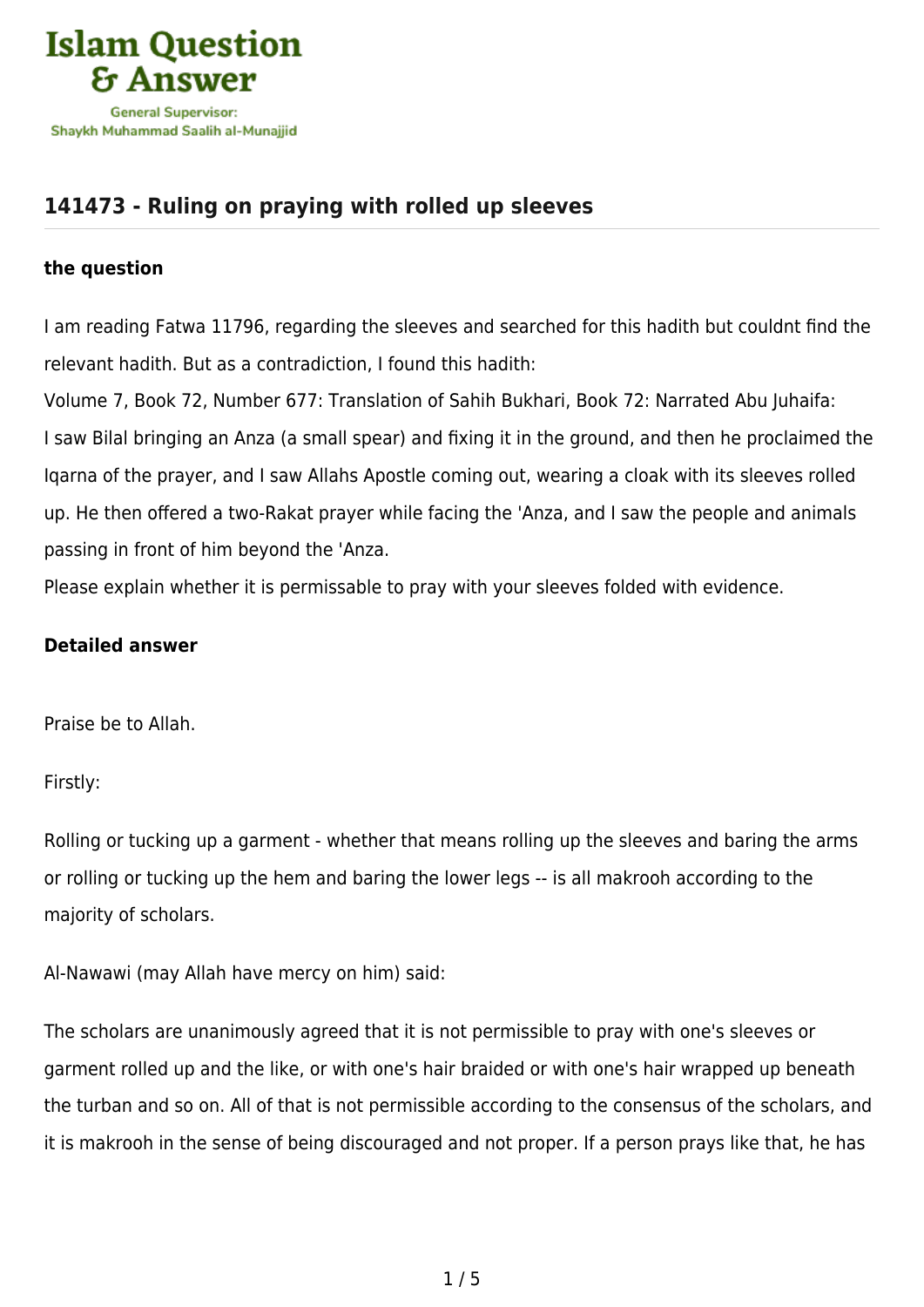

done something wrong but his prayer is valid. End quote. Sharh Muslim, 209.

In Fath al-Qadeer (1/418), which is a Hanafi book, it says:

It is also makrooh to pray with the sleeves rolled up, baring the forearms. End quote.

In Tuhfat al-Muhtaaj (2/162), which is a Shaafa'i book, it says:

It is makrooh to wrap or tie his hair or roll or tuck up his garment, such as rolling up his sleeves or tucking up his hem, even if he only did that in order to work, or he is offering the funeral prayer, because of the hadeeth the soundness of which is agreed upon, "I have been commanded to prostrate on seven bones, and not to roll or tuck up my garment or hair." The reason why that is not allowed when prostrating is that it is contrary to proper focus and humility. End quote.

In Kashshaaf al-Qinaa' (1/373), which is a Hanbali book, it says:

It is makrooh to roll or tuck up one's garment. Some of the scholars mentioned the reason for this prohibition as being that the hair and so on prostrate with a person and it is makrooh to roll up the sleeves. This was stated in al-Ri'aayah, for the mentioned reason above. If he does that - i.e., tucks up the hair and rolls up his garment and so on, because of some work that he was doing before the prayer, it is makrooh for him to leave them like that, because of what is stated above, and because of the hadeeth of Ibn 'Abbaas, according to which he saw 'Abd-Allah ibn al-Haarith praying with his hair braided at the back. He stood up and undid his braid. When 'Abd-Allah had finished praying, he came to Ibn 'Abbaas and said: What have you to do with my head? He said: I heard the Prophet (blessings and peace of Allah be upon him) say: "The likeness of such a one is that of a person who prays when he is tied up. Narrated by Muslim. End quote.

But the Maalikis only regard that as makrooh in the case of one who does that for the prayer. But if that is how he was before he prayed, or he did that for the purpose of work, then it is not makrooh for him. The majority of scholars -- as stated above -- are of the view that it is makrooh in all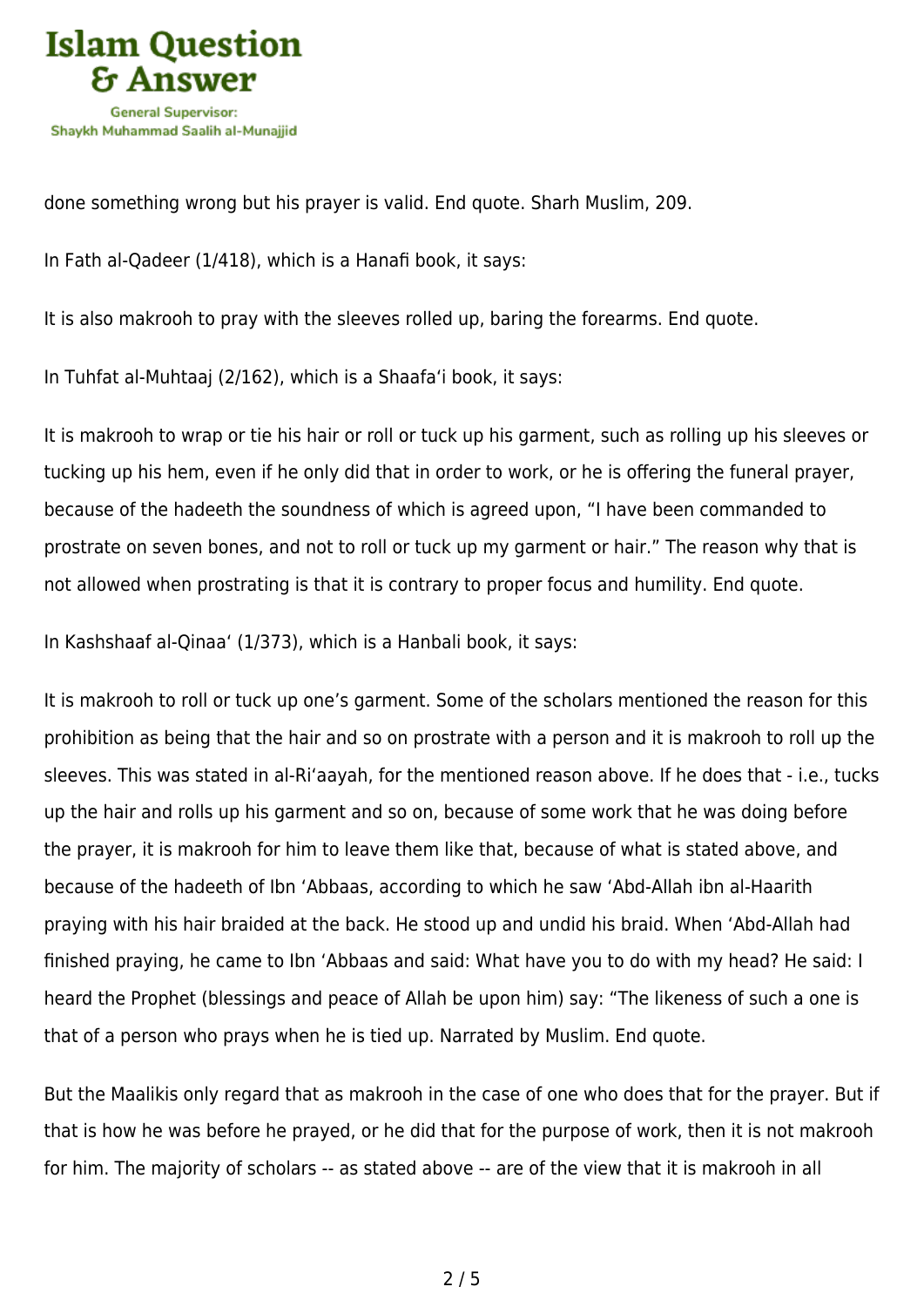

cases.

In Sharh Mukhtasar Khaleel by al-Kharashi (1/250), which is a Maaliki book, it says:

It is makrooh for one who is praying to roll up his sleeves or wrap them around his arm (if they are wide), because that is a kind of distraction from proper focus (khushoo '). That applies if he did that in order to pray. But if that is how he dresses or it was for the purpose of work, then the time for prayer came and he prayed like that, then it is not makrooh for him, as was stated by Ibn Yoonus, because the Prophet (blessings and peace of Allah be upon him) said: "I have been commanded to prostrate on seven parts and not to tuck up my hair or garment." And he said that the prohibition on that only applies if one does that deliberately before praying. End quote. See al-Mawsoo'ah al-Fiqhiyyah, 12/34

#### Secondly:

With regard to the hadeeth mentioned in the question, which is the hadeeth of Abu Juhayfah (may Allah be pleased with him) who said:

I saw Bilaal bring out an iron-tipped spear and set it up, and the Messenger of Allaah (blessings and peace of Allah be upon him) came out wearing a suit that was rolled or tucked up. He prayed two rak'ahs, facing the spear, and I saw people and animals passing in front of the spear.

Narrated by al-Bukhaari (5768) in a chapter entitled: Rolling or tucking up one's garment. He also narrated a longer version (no. 376) and it was also narrated by Muslim (no. 503).

Imam al-Nawawi (may Allah have mercy on him) said: Rolled or tucked up means that it came to mid-calf or thereabouts, as he said in the previous report: It is as if I can see the whiteness of his shins. End quote.

Sharh Muslim, 4/220-221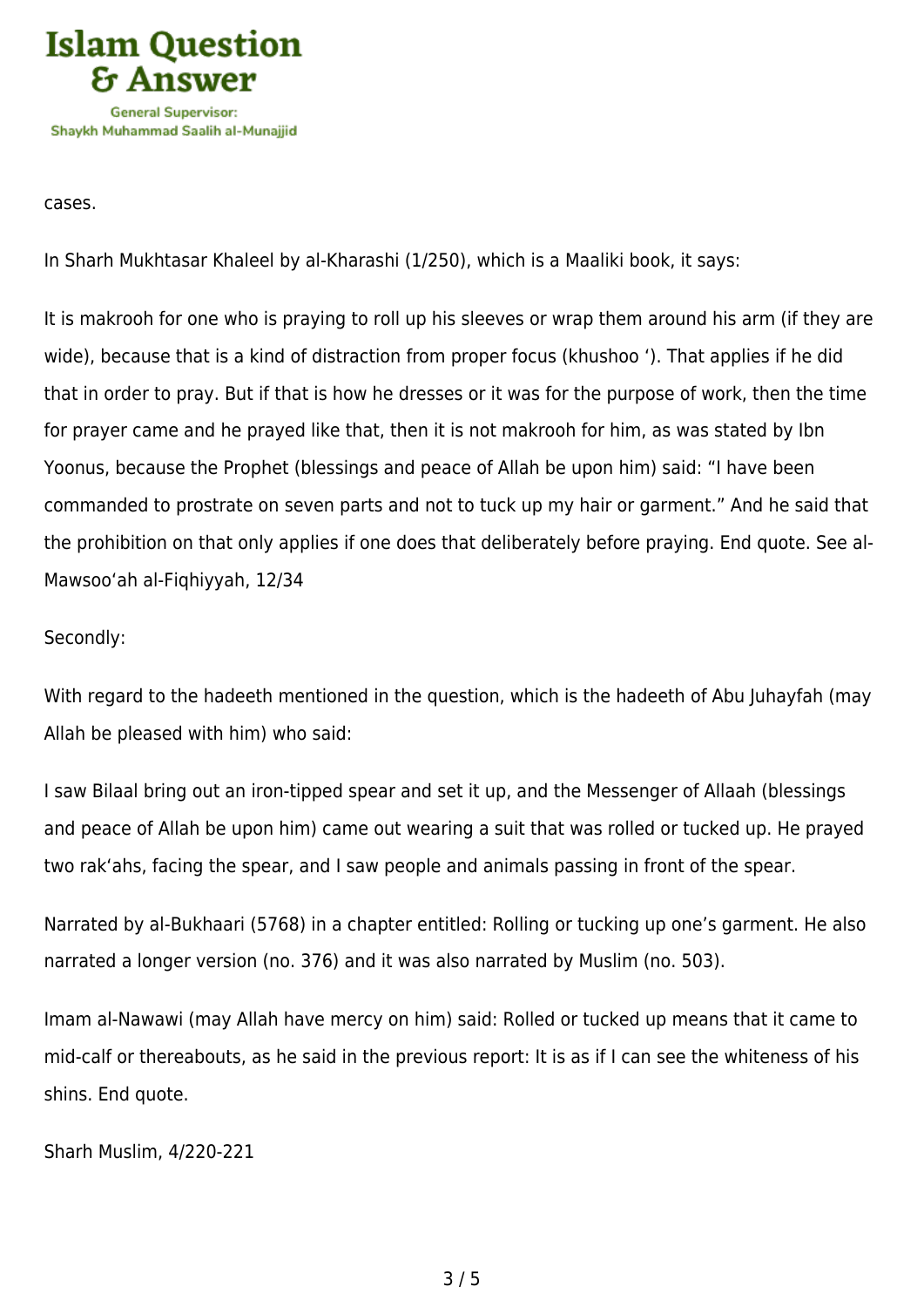

This hadeeth does not contradict what is mentioned above, and we can answer that in many ways, such as the following:

1.

It may be understood that the Prophet (blessings and peace of Allah be upon him) tucked up his garment to show that it is permissible, and that does not contradict its being makrooh, because it is possible that the Prophet (blessings and peace of Allah be upon him) did some things that are makrooh in order to show that they do not reach the level of being haraam; rather they are makrooh only; therefore that action is not makrooh in his case (blessings and peace of Allah be upon him).

### 2.

It may be that the Prophet (blessings and peace of Allah be upon him) came out to his companions with his garment tucked up as it says in the hadeeth, then when he wanted to pray, he let it down and got ready to pray, but the narrator did not mention that and did not mention anything to indicate that this was not so either.

# 3.

The rolling or tucking up mentioned here does not refer to the sleeves, and it does not refer to rolling up the sleeves, as is the view of the author, because tashmeer (rolling or tucking up) does not apply only to the sleeves; rather it may also refer to tucking up the hem of the garment and so on. It says in al-Mawsoo'ah al-Fiqhiyyah (12/32): Tashmeer (rolling or tucking up) may mean rolling or tucking up the izaar (lower garment or waist wrapper) or thawb (garment). End quote. And this is what is referred to here, i.e., tucking up the garment so that the calf or shin is uncovered. This is what is mentioned in the hadeeths, as in the report narrated by al-Bukhaari (3566): The Messenger of Allah (blessings and peace of Allah be upon him) came out and it is as if I [the